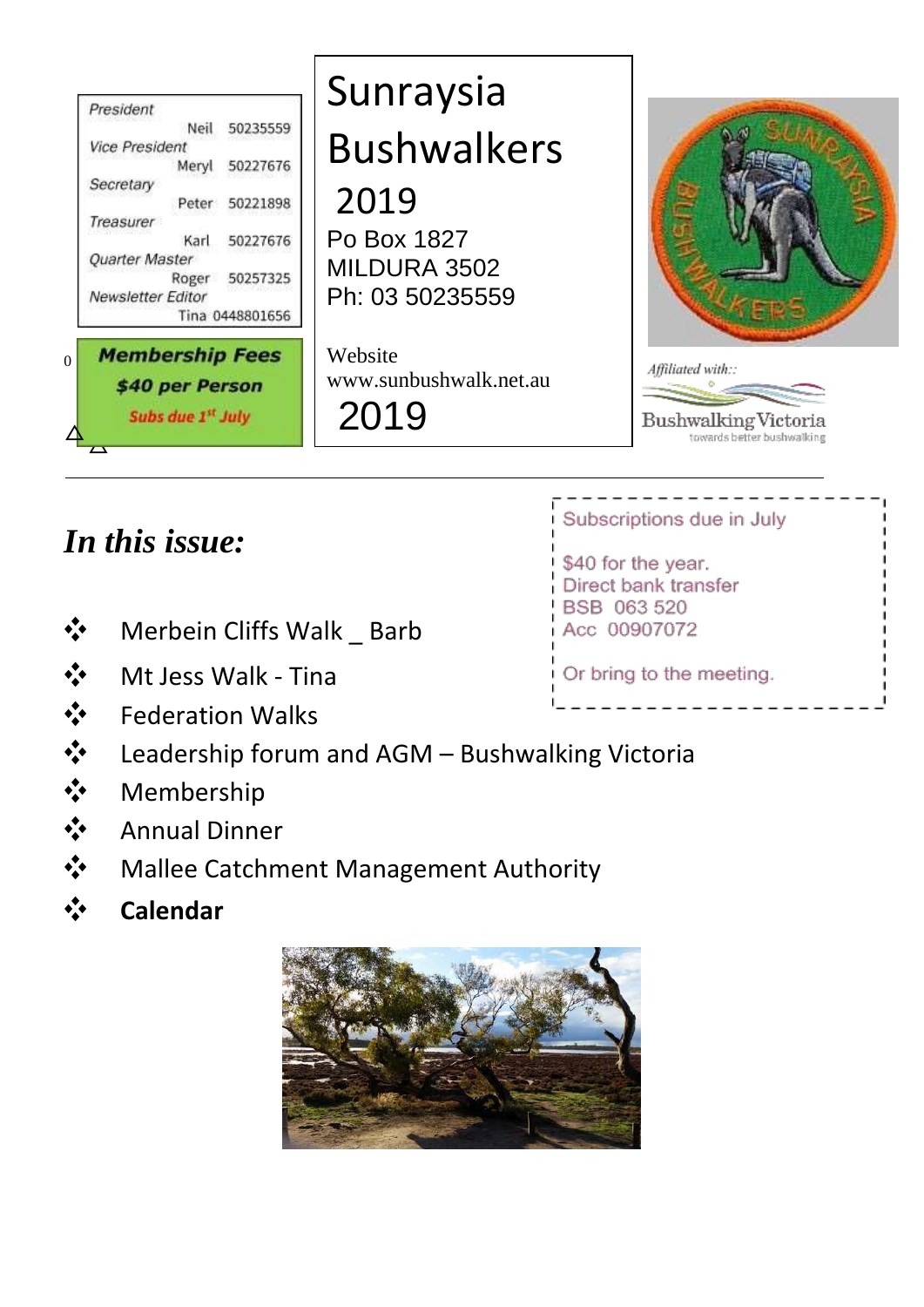

Merbein Cliffs Walk 5th May 2019

I've been wanting to do a

walk along the Merbein Common for quite awhile, Barb offered to walk me through part of the area on Sunday 5th May.

We left a car at each end of our track and set off around 2pm, the weather was perfect and we headed down toward the pump station, then followed the track along beside the river.

The cliff face on our left was interesting in that it displayed varying colours from red compacted loam to stretches of yellow and grey clay. There was evidence of water and time



erosion and this was constantly changing as we went by.

The river looked very clean and at one spot there was a large stretch of beautiful sand on the other side of the river. We walked past people fishing and a ski boat whizzed past. Further along we passed the new stair way which appears to be almost complete - since the recent damage. Around this area were plaques and monuments relating to the early settlers and history of events of this time.

It was a short walk on a sunny Sunday with very informative comments from Barb along the way. A great couple of hours, followed by a 'cuppa' - lovely and very enjoyable.

*Written by Elaine.*

*Note by Barb We started our walk from the Pioneer Plantation Lookout at the top of the cliffs. At the south end of the Lookout there is a gate and on passing through a path then leads one to above the pumping station and then down to the water's edge.Prior to the walk there had been some rain and the common itself was rather tacky under foot. Hence the walk along the river. The hoons had done there stuff and churned up the track. On my reconnoitre the day before one had managed to bog himself!*

*I did wonder whether this would be a nice spot for our Christmas break get together?*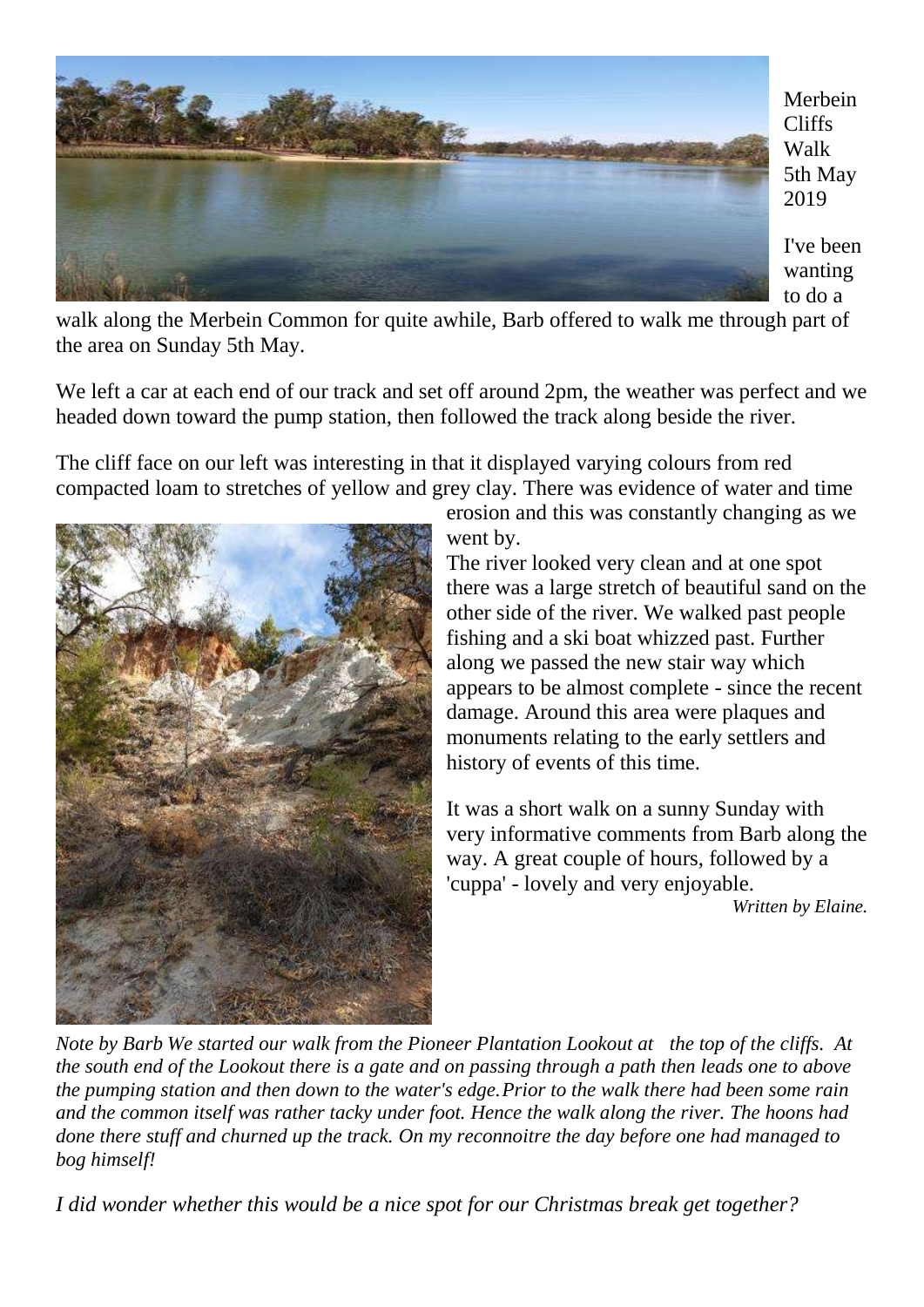Mt Jess – Sunset National Park 11 and 12 May

Early Saturday morning; a 7 am start to be exact Tina, Patsy, Matt, Greg, Meryl, Karl, Peter, Roger, Tony, and our newest member Wendy headed off to the Sunset National (pink lakes) Park to walk Mount Jess. Our trusty leaders Karl and Meryl lead the way.

We walked up the sandy hill of Jess and through some beautiful Mallee scrub, Mallee farmland and more sand. The day was beautiful even though it was a bit overcast. Jess gave us some stunning views of neighboring pink lakes and local farmland. Lunch time was a stop at Lake Kenyon which gave us a pretty pink landscape and sanphire from the discolouration of the lake. We also walked up Mt Gnarr if only to be able to say we did it. The round trip was 17 kms. As we headed into camp in the afternoon we were greeted by Neil and Alison. Tony left us to head home after flying into Mildura the day before.

We set up our camp at the base of Mt Jess and Greg kept us warm with his fire. As the sun went down it was dinner time with all kinds of meals being cooked up. During the evening we endured light misty showers for a short time and managed to continue into the evening with new childrens somgs, accompanied by wine.

Sunday morning was an early pack up as we headed around to Lake Crosbie where we explored the old salt works. We walked part way round the lake before heading back to the cars and homeward bound.

It was a well planned walk by Karl and Meryl and we thank them for their time and effort .

Report written by Tina with Patsy. Thanks to Greg, Tony and Roger for photos as shared on Facebook.

A map of our planned walk in red. The blue line indicating our actual route.

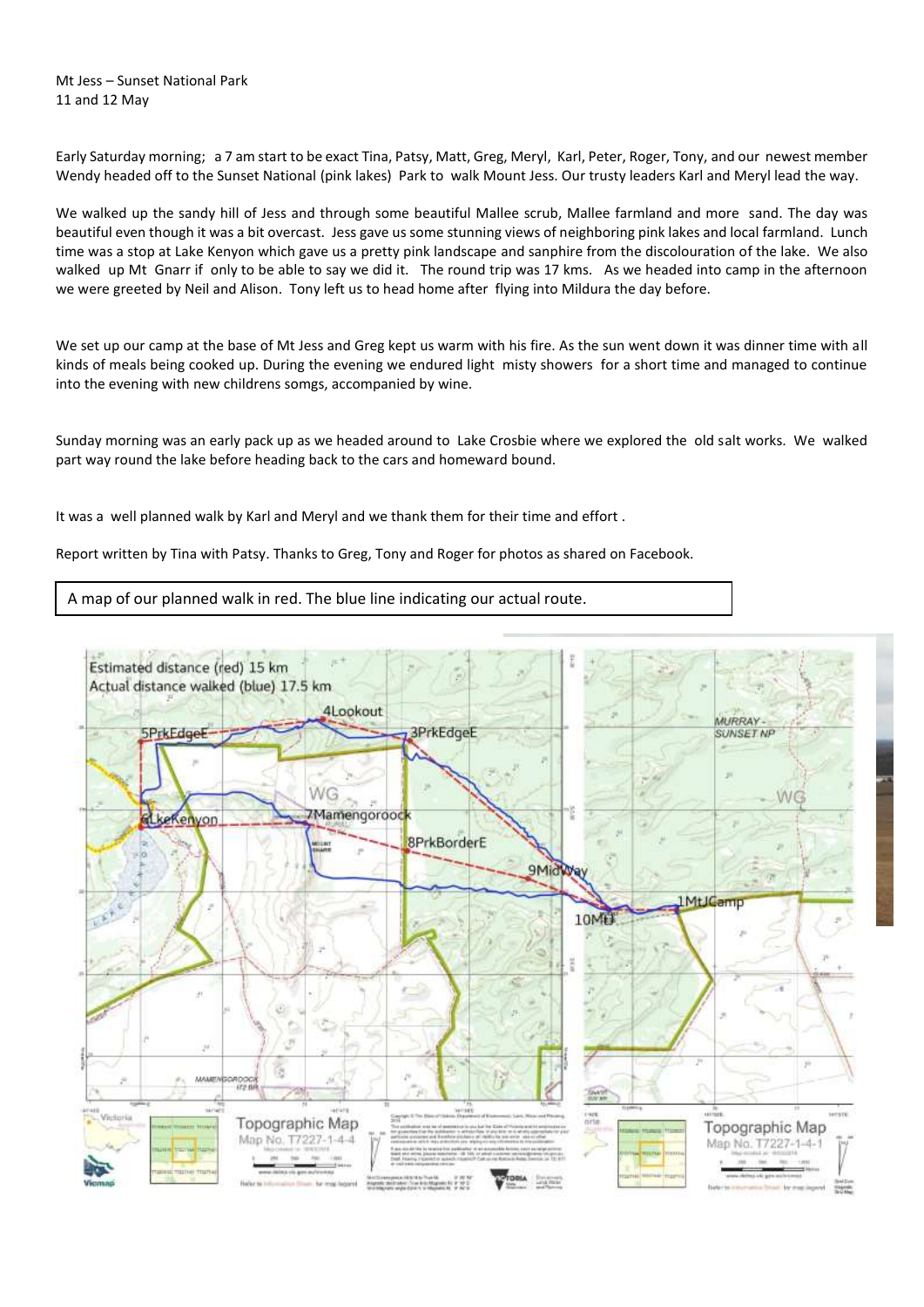



Left – our short road walk Right – the pink lakes

Above - the tessellating patterns on Lake Crosbie Top right – our leaders Bottom right – the camp Below – farmland from the top of Mt Jess



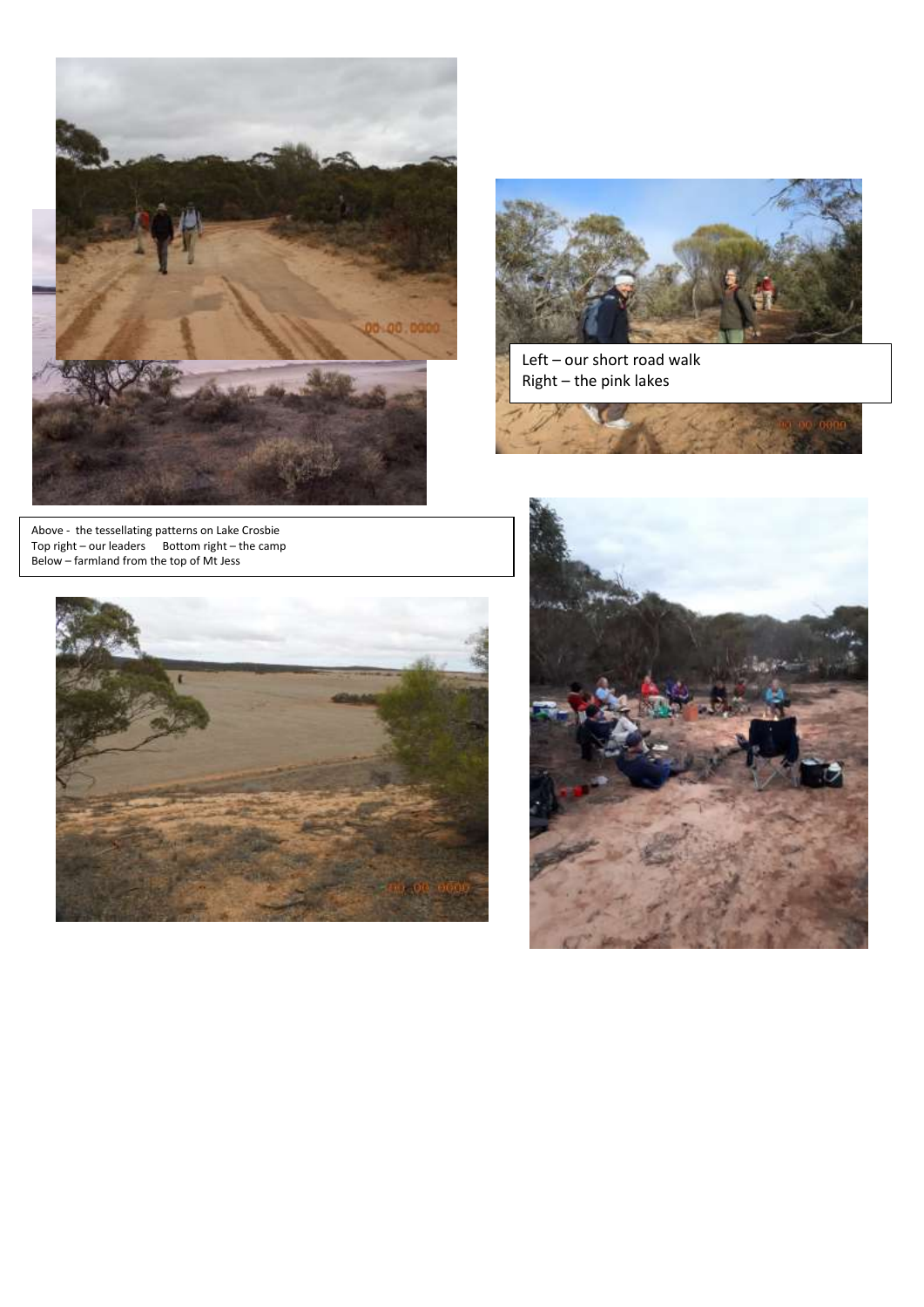



#### Leadership Forum

The Leadership Forum will be held prior to the Annual General Meeting, starting at 09:00 on Saturday, 15 June. PLEASE CLICK HERE TO [R.S.V.P. FOR BOTH THE LEADERSHIP FORUM AND AGM](https://bushwalkingvictoria.us12.list-manage.com/track/click?u=8596d8954f431422c507583cf&id=e47cdda33b&e=7873c6201a) **BY 5 JUNE**

We have changed the format of the forum this year in order to offer our members as much value as possible for the time they invest in attending. **[The program is available here.](https://bushwalkingvictoria.us12.list-manage.com/track/click?u=8596d8954f431422c507583cf&id=8c900a1e28&e=7873c6201a)** We want to encourage clubs to send 3 representatives to the forum for the club to be able to attend all the workshops and parallel sessions on offer and take as much practical and helpful information back to the club as possible. For club secretaries, the practical workshop on Privacy Legislation (protecting member privacy, storing and managing club member details, collecting member medical information, etc.) will be very useful as well as the Child Safety Legislation Q&A Session.

The venue is the [Beau Monde International Hotel in Doncaster East.](https://bushwalkingvictoria.us12.list-manage.com/track/click?u=8596d8954f431422c507583cf&id=b17762c41e&e=7873c6201a) The hotel is easy to find and very close to either the Blackburn Road or Middleborough Road exit off the Eastern Free Way. There is plenty of free parking available in the basement of the hotel. We provide morning tea, a light lunch, and afternoon tea. There is a cafe in the hotel as well. The hotel is offering the attendees of the Leadership Forum a special room rate, i.e.

Executive Queen Room - \$120.00 per night

Deluxe King Room - \$140.00 per night

Please contact James on [james@beaumonde.com.au](mailto:james@beaumonde.com.au?subject=Booking%20for%2014%20June%202019&body=Hi%20James%2C%0A%0AI%20will%20be%20attending%20the%20Bushwalking%20Victoria%20event%20on%2015%20June%20and%20wish%20to%20reserve%20a%20room%20for%20Friday%20evening.%20We%20have%20been%20offered%20a%20special%20rate%20of%20%24120%20for%20an%20Executive%20Queen%20Room%20and%20%24140%20for%20a%20Deluxe%20King%20Room.%0A%0AI%20would%20like%20to%20book%20a%20) to make a reservation.

[Here are the area's top 5 walking trails near the hotel if you are looking for some green time on either Friday or](https://bushwalkingvictoria.us12.list-manage.com/track/click?u=8596d8954f431422c507583cf&id=55d65e1eb8&e=7873c6201a) Sunday.

**Annual General Meeting**

Notice is hereby given that the Annual General Meeting of

Bushwalking Victoria Inc, A0002548Y, ABN 88 344 633 037

will be held on 15 June 2019 at 15:00 at the Beau Monde International Hotel, 934 Doncaster Road, Doncaster East, VIC 3109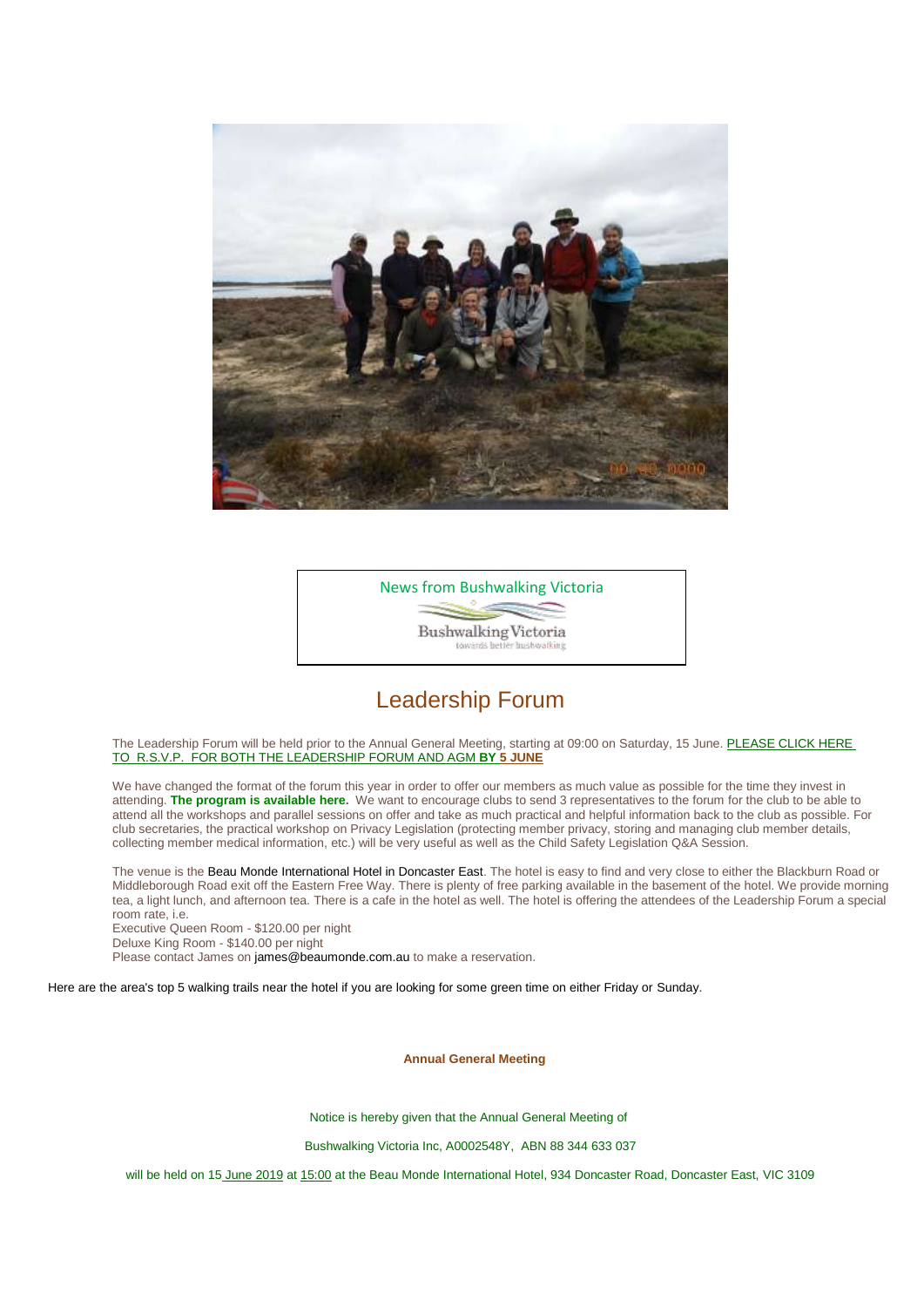#### Annual Dinner discussion

Remember if you have any ideas we will be firming a venue at the meeting. Get in contact with the committee if you know of anywhere suitable. We are also preparing a lyrics book for the singalong. If you have any favourite songs you would like to sing along to, shoot me the name of it and we can include it in the lyric book.





We have another 3 spots available if you are interested in being involved in this activity. Ring the number attached and le tthem know the booking is under sunraysia bushwalkers. I will try to get more details to share at the meeting.

Sneek peek at the Heysen Trail walk happening this week. Day 1 were spectacular oean views most of the way. Michael, Russell, Matt, Bec, Maureen and Tina are enjoying the winter weather in the Fleurieu Peninsula for 5 days.







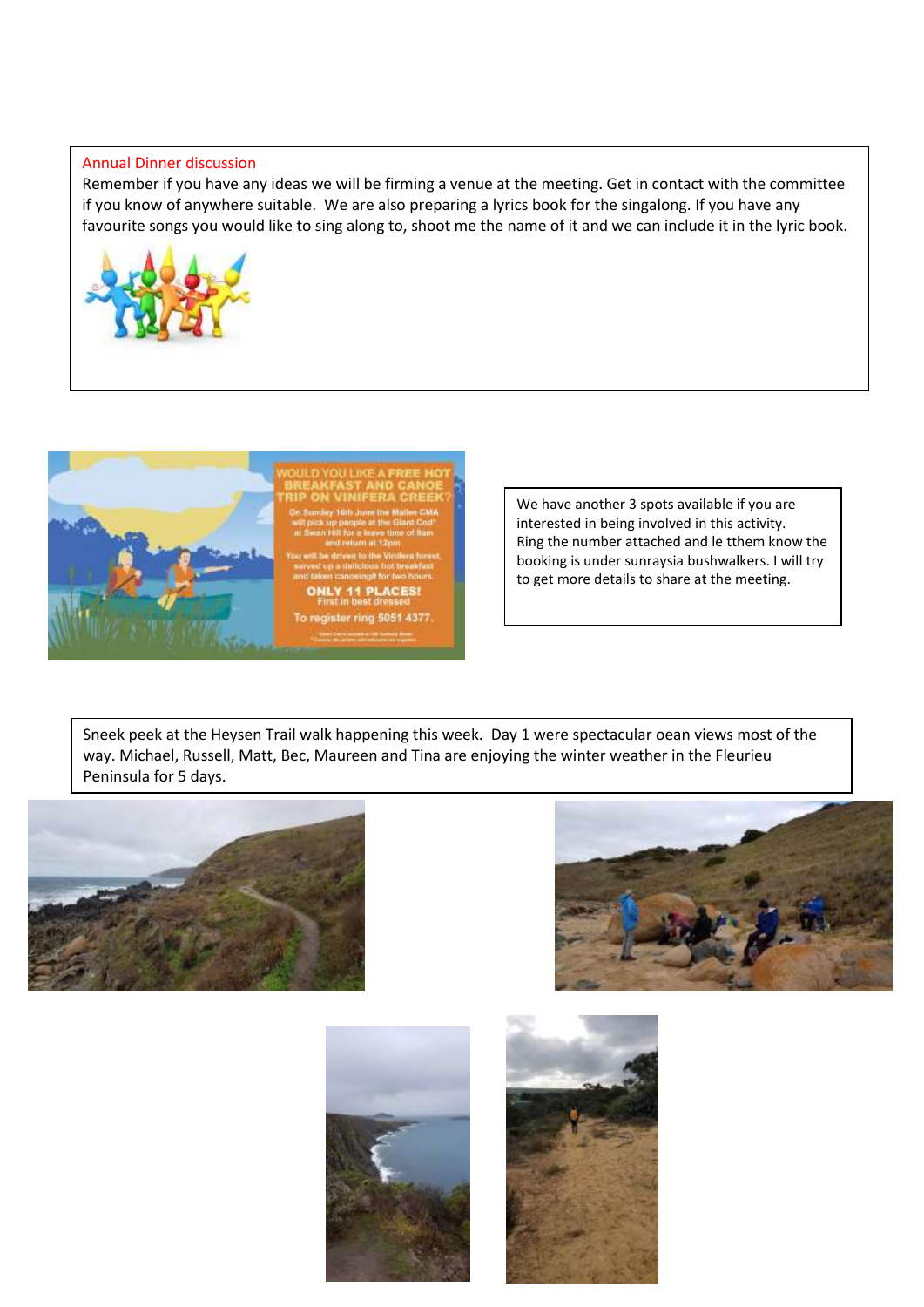

# **CALENDAR**

# **2019**

| <b>Month</b>  | <b>Activity</b>                       | <b>Activity</b>                                                             | <b>Coordinators</b> | <b>Comments</b>                                                         |
|---------------|---------------------------------------|-----------------------------------------------------------------------------|---------------------|-------------------------------------------------------------------------|
|               | &                                     |                                                                             |                     |                                                                         |
|               | <b>Date</b>                           |                                                                             |                     |                                                                         |
| June          | Wed 5                                 | <b>Club meeting Apex Park</b><br>Clubrooms 7.30 pm start                    |                     |                                                                         |
|               | Sunday 16                             | Raak Plain and Ochre Pits OR<br>Nangiloc/Colignan river walk.               | Peter Rhodes and    | We will choose the better<br>option depending on<br>weather conditions. |
|               | Dates TBA                             | Heysen Trail - Victor Harbour to<br>Mt. Magnificent                         | Michael Jobe        | <b>Contact Michael for</b><br>details.                                  |
| July          | Wed 3<br>Saturday 13<br>and Sunday 14 | <b>Club meeting Apex Park</b><br>Clubrooms 7.30 pm start<br>Mid-year dinner | <b>TBA</b>          | Coordinator, venue and<br>meal details TBA.                             |
| <b>August</b> | Wed 7<br>Saturday 3 and               | <b>Club meeting Apex Park</b><br>Clubrooms 7.30 pm start                    | Meryl Hale          | Camp details and transport                                              |
|               | Sunday 4, or<br>Sunday 4              | Grampians Camp (perhaps Mt<br>Stapleton, Briggs Bluff or Boroka             | <b>TBA</b>          | options TBA                                                             |
|               | <b>Early August</b>                   | Lookout) OR<br>King's Billabong walk.                                       | Michael Jobe        | Meet in main car park<br>adjacent to embankment<br>at 9.00 am.          |
|               |                                       | Scotland: West Highland Way<br>(Glasgow to Fort William)                    |                     | <b>Contact Michael for details</b>                                      |
| September     | Wed 4                                 | <b>Club meeting Apex Park</b>                                               |                     |                                                                         |
|               | Saturday 14 or<br>Sunday 15           | Clubrooms 7.30 pm start<br>Yarrara Flora Reserve (Millewa)                  | <b>TBA</b>          | Wildflower walk and<br>perhaps lunch at the<br>Werrimull Hotel.         |